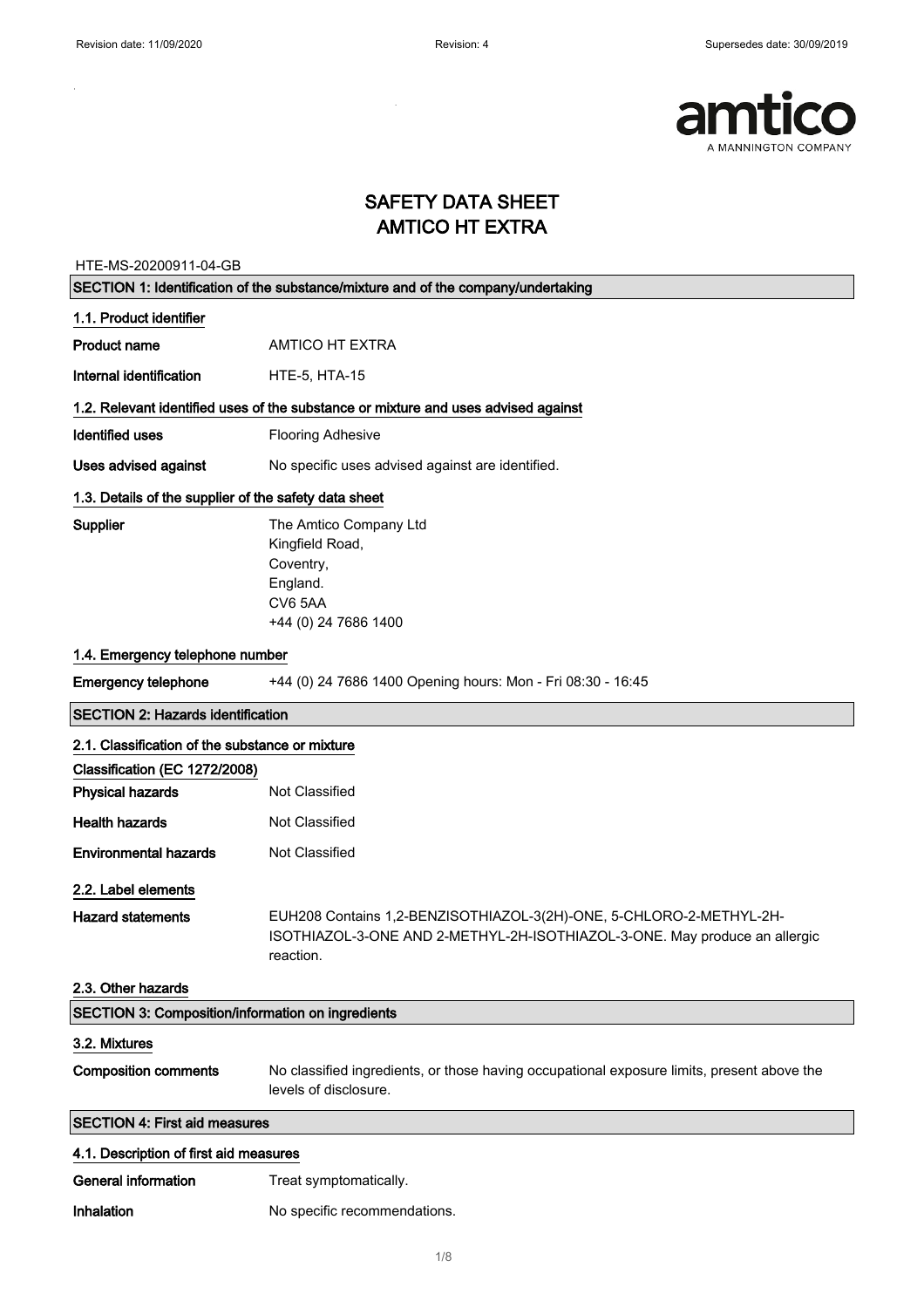| Ingestion                                                  | Rinse mouth thoroughly with water. Give plenty of water to drink. Do not induce vomiting. Get<br>medical attention if any discomfort continues.                     |
|------------------------------------------------------------|---------------------------------------------------------------------------------------------------------------------------------------------------------------------|
| Skin contact                                               | Wash skin thoroughly with soap and water. Remove contaminated clothing. Get medical<br>attention if irritation persists after washing.                              |
| Eye contact                                                | Rinse immediately with plenty of water. Continue to rinse for at least 15 minutes. Get medical<br>attention if any discomfort continues.                            |
|                                                            | 4.2. Most important symptoms and effects, both acute and delayed                                                                                                    |
| <b>General information</b>                                 | The product is considered to be a low hazard under normal conditions of use.                                                                                        |
| Inhalation                                                 | No specific symptoms known.                                                                                                                                         |
| Ingestion                                                  | No specific symptoms known.                                                                                                                                         |
| Skin contact                                               | May cause sensitisation or allergic reactions in sensitive individuals.                                                                                             |
| Eye contact                                                | May cause temporary eye irritation.                                                                                                                                 |
|                                                            | 4.3. Indication of any immediate medical attention and special treatment needed                                                                                     |
| Notes for the doctor                                       | Treat symptomatically.                                                                                                                                              |
| <b>SECTION 5: Firefighting measures</b>                    |                                                                                                                                                                     |
| 5.1. Extinguishing media                                   |                                                                                                                                                                     |
| Suitable extinguishing media                               | The product is not flammable. Use fire-extinguishing media suitable for the surrounding fire.                                                                       |
| 5.2. Special hazards arising from the substance or mixture |                                                                                                                                                                     |
| Specific hazards                                           | None known.                                                                                                                                                         |
| <b>Hazardous combustion</b><br>products                    | Does not decompose when used and stored as recommended.                                                                                                             |
| 5.3. Advice for firefighters                               |                                                                                                                                                                     |
| Protective actions during<br>firefighting                  | No specific firefighting precautions known.                                                                                                                         |
| Special protective equipment<br>for firefighters           | Wear chemical protective suit.                                                                                                                                      |
| <b>SECTION 6: Accidental release measures</b>              |                                                                                                                                                                     |
|                                                            | 6.1. Personal precautions, protective equipment and emergency procedures                                                                                            |
| <b>Personal precautions</b>                                | Wear protective gloves, eye and face protection.                                                                                                                    |
| 6.2. Environmental precautions                             |                                                                                                                                                                     |
| <b>Environmental precautions</b>                           | Do not discharge into drains or watercourses or onto the ground.                                                                                                    |
| 6.3. Methods and material for containment and cleaning up  |                                                                                                                                                                     |
| Methods for cleaning up                                    | Contain and absorb spillage with sand, earth or other non-combustible material. Collect and<br>place in suitable waste disposal containers and seal securely.       |
| 6.4. Reference to other sections                           |                                                                                                                                                                     |
| Reference to other sections                                | For personal protection, see Section 8. See Section 11 for additional information on health<br>hazards. Collect and dispose of spillage as indicated in Section 13. |
| <b>SECTION 7: Handling and storage</b>                     |                                                                                                                                                                     |
| 7.1. Precautions for safe handling                         |                                                                                                                                                                     |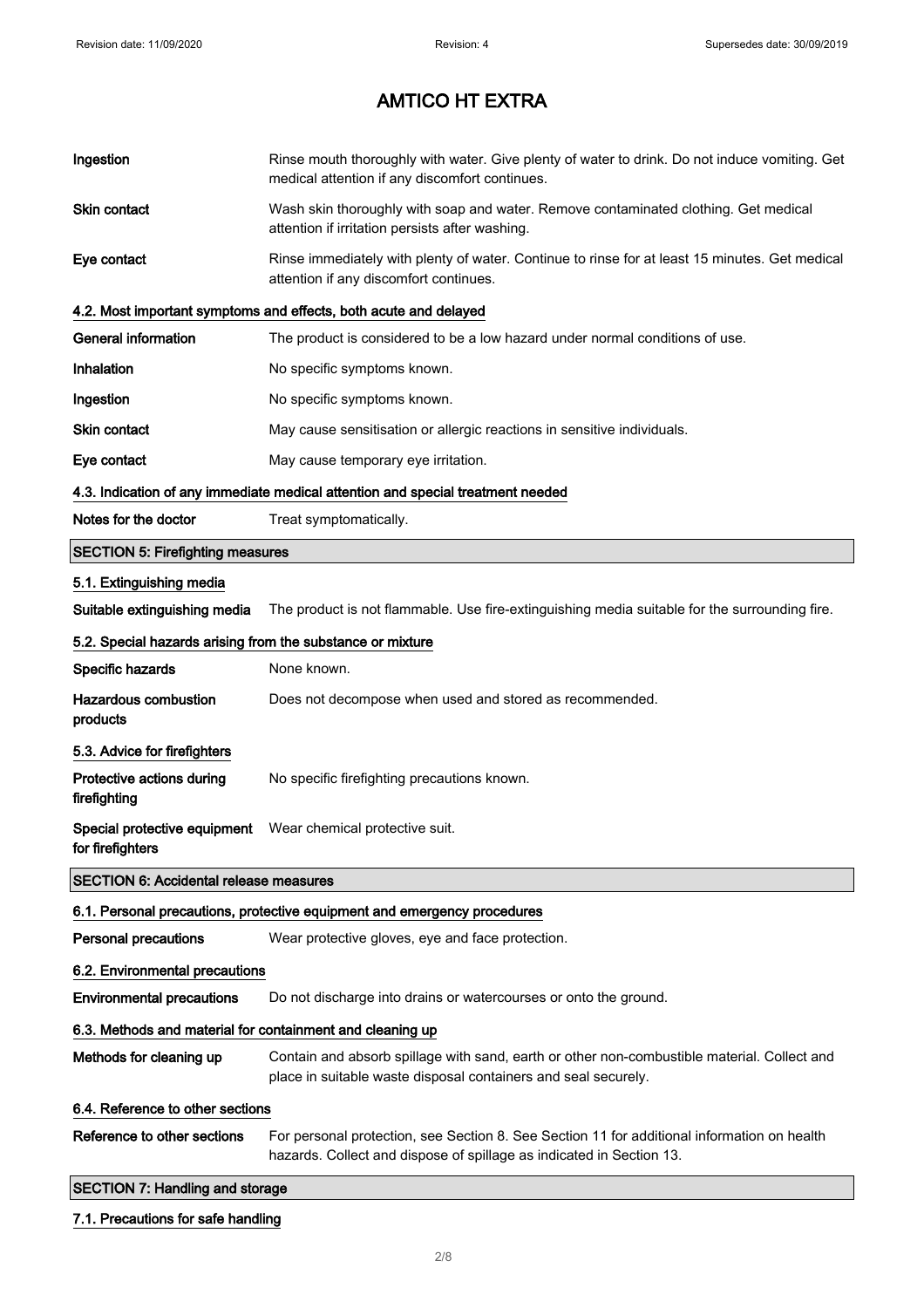| <b>Usage precautions</b>                                   | Provide adequate ventilation. Good personal hygiene procedures should be implemented.                                                                                     |
|------------------------------------------------------------|---------------------------------------------------------------------------------------------------------------------------------------------------------------------------|
| Advice on general<br>occupational hygiene                  | Wash at the end of each work shift and before eating, smoking and using the toilet.                                                                                       |
|                                                            | 7.2. Conditions for safe storage, including any incompatibilities                                                                                                         |
| <b>Storage precautions</b>                                 | Protect from freezing and direct sunlight. Keep away from food, drink and animal feeding<br>stuffs. Store in tightly-closed, original container.                          |
| 7.3. Specific end use(s)                                   |                                                                                                                                                                           |
| Specific end use(s)                                        | The identified uses for this product are detailed in Section 1.2.                                                                                                         |
| <b>SECTION 8: Exposure controls/Personal protection</b>    |                                                                                                                                                                           |
| 8.1. Control parameters                                    |                                                                                                                                                                           |
| 8.2. Exposure controls                                     |                                                                                                                                                                           |
| Protective equipment                                       |                                                                                                                                                                           |
|                                                            |                                                                                                                                                                           |
| Appropriate engineering<br>controls                        | Provide adequate ventilation.                                                                                                                                             |
| Eye/face protection                                        | Eyewear complying with an approved standard should be worn if a risk assessment indicates<br>eye contact is possible.                                                     |
| Hand protection                                            | Chemical-resistant, impervious gloves complying with an approved standard should be worn if<br>a risk assessment indicates skin contact is possible.                      |
| Other skin and body<br>protection                          | No specific requirements are anticipated under normal conditions of use.                                                                                                  |
| Hygiene measures                                           | Provide eyewash station. No specific hygiene procedures recommended but good personal<br>hygiene practices should always be observed when working with chemical products. |
| <b>Respiratory protection</b>                              | No specific recommendations.                                                                                                                                              |
| <b>SECTION 9: Physical and chemical properties</b>         |                                                                                                                                                                           |
| 9.1. Information on basic physical and chemical properties |                                                                                                                                                                           |
| Appearance                                                 | Viscous liquid.                                                                                                                                                           |
| Colour                                                     | Pink.                                                                                                                                                                     |
| Odour                                                      | Characteristic.                                                                                                                                                           |
| <b>Odour threshold</b>                                     | Not determined.                                                                                                                                                           |
| pH                                                         | pH (concentrated solution): 5.5 - 6.5                                                                                                                                     |
| <b>Melting point</b>                                       | Not applicable.                                                                                                                                                           |
| Initial boiling point and range                            | Not determined.                                                                                                                                                           |
| Flash point                                                | Not applicable.                                                                                                                                                           |
| <b>Evaporation rate</b>                                    | Not determined.                                                                                                                                                           |
| <b>Evaporation factor</b>                                  | Not determined.                                                                                                                                                           |

Flammability (solid, gas) Not applicable.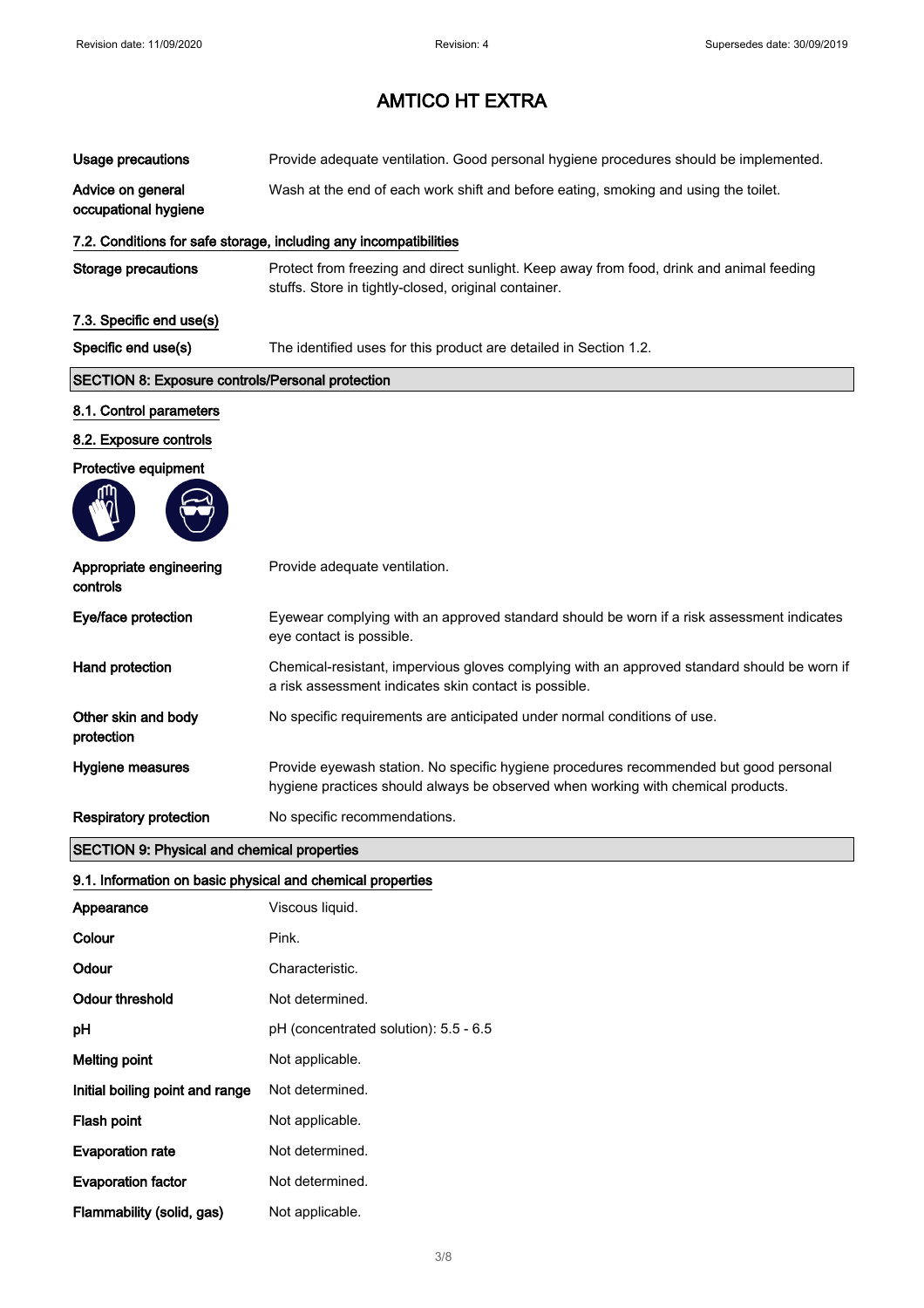| Upper/lower flammability or<br>explosive limits    | Not applicable.                                                                                                     |
|----------------------------------------------------|---------------------------------------------------------------------------------------------------------------------|
| Other flammability                                 | Not applicable.                                                                                                     |
| Vapour pressure                                    | Not determined.                                                                                                     |
| Vapour density                                     | Not determined.                                                                                                     |
| <b>Relative density</b>                            | 1.10 - 1.20 @ 20°C                                                                                                  |
| <b>Bulk density</b>                                | Not determined.                                                                                                     |
| Solubility(ies)                                    | Soluble in water.                                                                                                   |
| <b>Partition coefficient</b>                       | Not applicable.                                                                                                     |
| Auto-ignition temperature                          | Not applicable.                                                                                                     |
| <b>Decomposition Temperature</b>                   | Not determined.                                                                                                     |
| <b>Viscosity</b>                                   | 40,000 - 50,000 cP @ °C                                                                                             |
| <b>Explosive properties</b>                        | Not applicable.                                                                                                     |
| <b>Explosive under the influence</b><br>of a flame | Not considered to be explosive.                                                                                     |
| <b>Oxidising properties</b>                        | Not applicable.                                                                                                     |
| <b>Comments</b>                                    | Information given is applicable to the product in its ready-to-use form.                                            |
| 9.2. Other information                             |                                                                                                                     |
| Other information                                  | None.                                                                                                               |
| Refractive index                                   | Not available.                                                                                                      |
| Particle size                                      | Not applicable.                                                                                                     |
| Molecular weight                                   | Not determined.                                                                                                     |
| <b>Volatility</b>                                  | 27 - 30% (water)                                                                                                    |
| Saturation concentration                           | Not determined.                                                                                                     |
| <b>Critical temperature</b>                        | Not determined.                                                                                                     |
| Volatile organic compound                          | Not determined.                                                                                                     |
| <b>SECTION 10: Stability and reactivity</b>        |                                                                                                                     |
| 10.1. Reactivity                                   |                                                                                                                     |
| <b>Reactivity</b>                                  | There are no known reactivity hazards associated with this product.                                                 |
| 10.2. Chemical stability                           |                                                                                                                     |
| <b>Stability</b>                                   | Stable at normal ambient temperatures and when used as recommended.                                                 |
| 10.3. Possibility of hazardous reactions           |                                                                                                                     |
| Possibility of hazardous<br>reactions              | No specific material or group of materials is likely to react with the product to produce a<br>hazardous situation. |
| 10.4. Conditions to avoid                          |                                                                                                                     |
| <b>Conditions to avoid</b>                         | Avoid freezing. Avoid exposure to high temperatures or direct sunlight.                                             |
| 10.5. Incompatible materials                       |                                                                                                                     |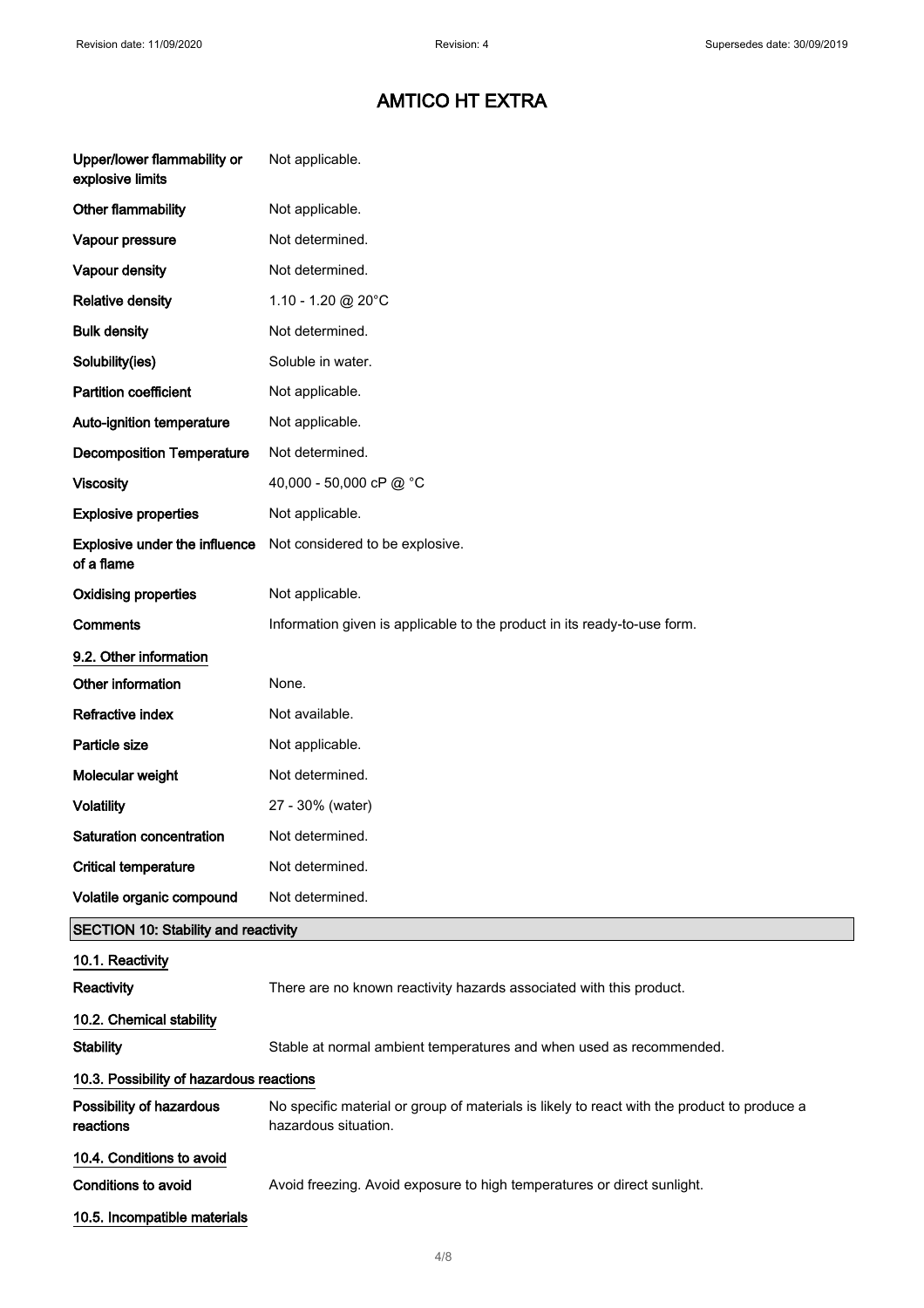| Materials to avoid | No specific material or group of materials is likely to react with the product to produce a |
|--------------------|---------------------------------------------------------------------------------------------|
|                    | hazardous situation.                                                                        |

#### 10.6. Hazardous decomposition products

Hazardous decomposition products Does not decompose when used and stored as recommended.

#### SECTION 11: Toxicological information

| 11.1. Information on toxicological effects       |                                                                    |
|--------------------------------------------------|--------------------------------------------------------------------|
| <b>Toxicological effects</b>                     | No information available.                                          |
| Acute toxicity - oral                            |                                                                    |
| Notes (oral LD <sub>50</sub> )                   | No specific test data are available.                               |
| Acute toxicity - dermal                          |                                                                    |
| Notes (dermal LDso)                              | No specific test data are available.                               |
| Acute toxicity - inhalation                      |                                                                    |
| Notes (inhalation LC <sub>50</sub> )             | No specific test data are available.                               |
| Skin corrosion/irritation                        |                                                                    |
| Skin corrosion/irritation                        | No information available.                                          |
| Animal data                                      | No specific test data are available.                               |
| Human skin model test                            | No specific test data are available.                               |
| Extreme pH                                       | No specific test data are available.                               |
| Serious eye damage/irritation                    |                                                                    |
| Serious eye damage/irritation                    | No specific test data are available.                               |
| <b>Respiratory sensitisation</b>                 |                                                                    |
| <b>Respiratory sensitisation</b>                 | No specific test data are available.                               |
| <b>Skin sensitisation</b>                        |                                                                    |
| <b>Skin sensitisation</b>                        | No specific test data are available.                               |
| Germ cell mutagenicity                           |                                                                    |
| Genotoxicity - in vitro                          | Not determined.                                                    |
| Genotoxicity - in vivo                           | Not determined.                                                    |
| Carcinogenicity                                  |                                                                    |
| Carcinogenicity                                  | Does not contain any substances known to be carcinogenic.          |
| Target organ for<br>carcinogenicity              | Not relevant.                                                      |
| <b>IARC</b> carcinogenicity                      | Not listed.                                                        |
| Reproductive toxicity                            |                                                                    |
| Reproductive toxicity - fertility                | Does not contain any substances known to be toxic to reproduction. |
| Reproductive toxicity -<br>development           | Does not contain any substances known to be toxic to reproduction. |
| Specific target organ toxicity - single exposure |                                                                    |

STOT - single exposure Not applicable.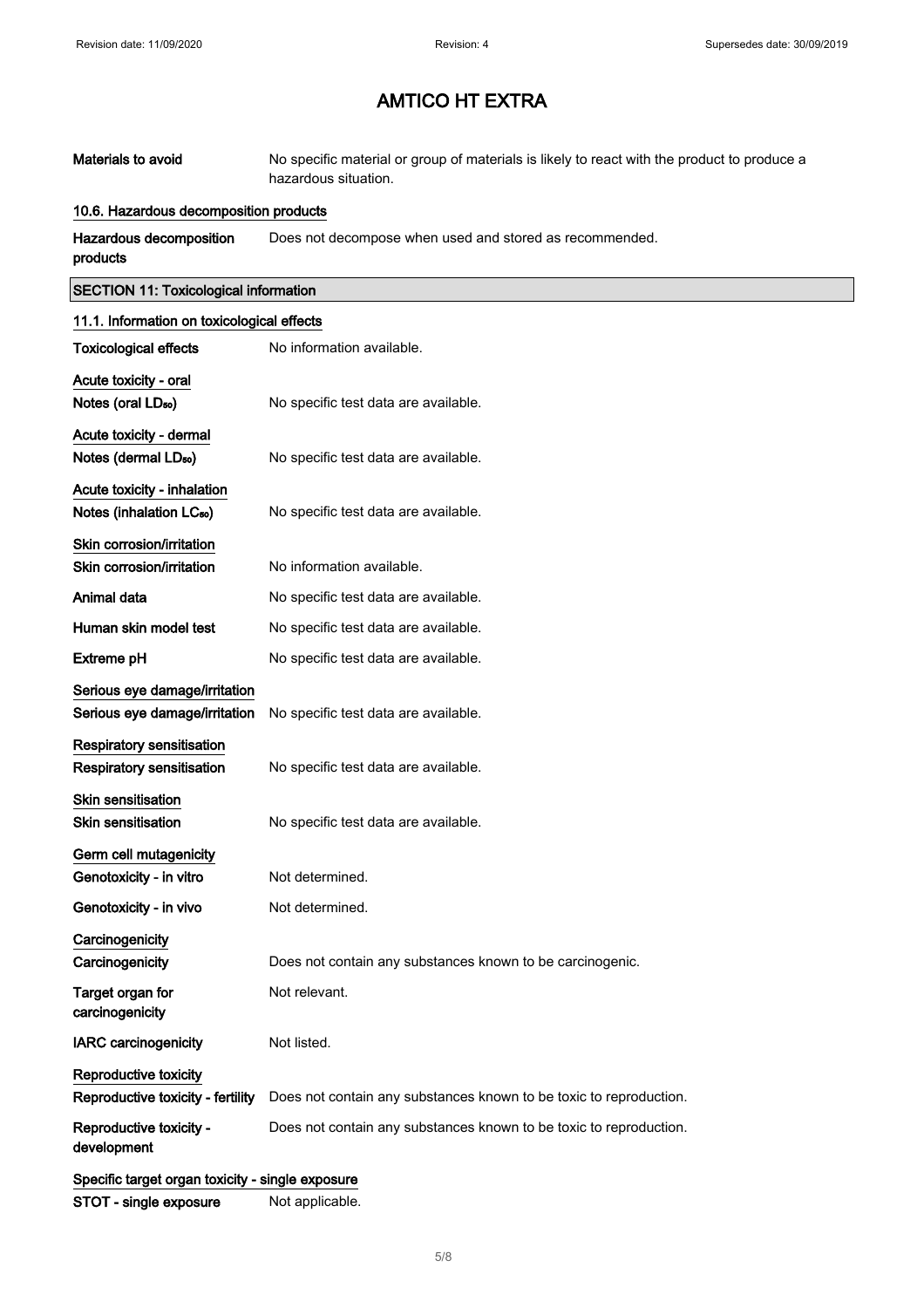| <b>Target organs</b>                                                    | Not relevant.                                                                         |
|-------------------------------------------------------------------------|---------------------------------------------------------------------------------------|
| Specific target organ toxicity - repeated exposure                      |                                                                                       |
| STOT - repeated exposure                                                | Not applicable.                                                                       |
| <b>Target organs</b>                                                    | Not relevant.                                                                         |
| <b>Aspiration hazard</b><br><b>Aspiration hazard</b>                    | Not relevant.                                                                         |
| <b>General information</b>                                              | No specific health hazards known.                                                     |
| <b>Inhalation</b>                                                       | The product is considered to be a low hazard under normal conditions of use.          |
| Ingestion                                                               | No harmful effects expected from quantities likely to be ingested by accident.        |
| Skin contact                                                            | Skin irritation should not occur when used as recommended.                            |
| Eye contact                                                             | May cause discomfort.                                                                 |
| Acute and chronic health<br>hazards                                     | No specific health hazards known.                                                     |
| <b>Medical symptoms</b>                                                 | No specific symptoms known.                                                           |
| <b>Medical considerations</b>                                           | No information available.                                                             |
| <b>SECTION 12: Ecological information</b>                               |                                                                                       |
| Ecotoxicity                                                             | There are no data on the ecotoxicity of this product.                                 |
| 12.1. Toxicity                                                          |                                                                                       |
| <b>Toxicity</b>                                                         | Not considered toxic to fish.                                                         |
| Acute aquatic toxicity                                                  |                                                                                       |
| Acute toxicity - fish                                                   | No specific test data are available.                                                  |
| Acute toxicity - aquatic<br>invertebrates                               | Not determined.                                                                       |
| Acute toxicity - aquatic plants                                         | Not determined.                                                                       |
| Acute toxicity -<br>microorganisms                                      | Not determined.                                                                       |
| Acute toxicity - terrestrial                                            | Not determined.                                                                       |
| Chronic aquatic toxicity<br>Chronic toxicity - fish early life<br>stage | Not determined.                                                                       |
| Short term toxicity - embryo<br>and sac fry stages                      | Not determined.                                                                       |
| Chronic toxicity - aquatic<br>invertebrates                             | Not determined.                                                                       |
| 12.2. Persistence and degradability                                     |                                                                                       |
|                                                                         | Persistence and degradability There are no data on the degradability of this product. |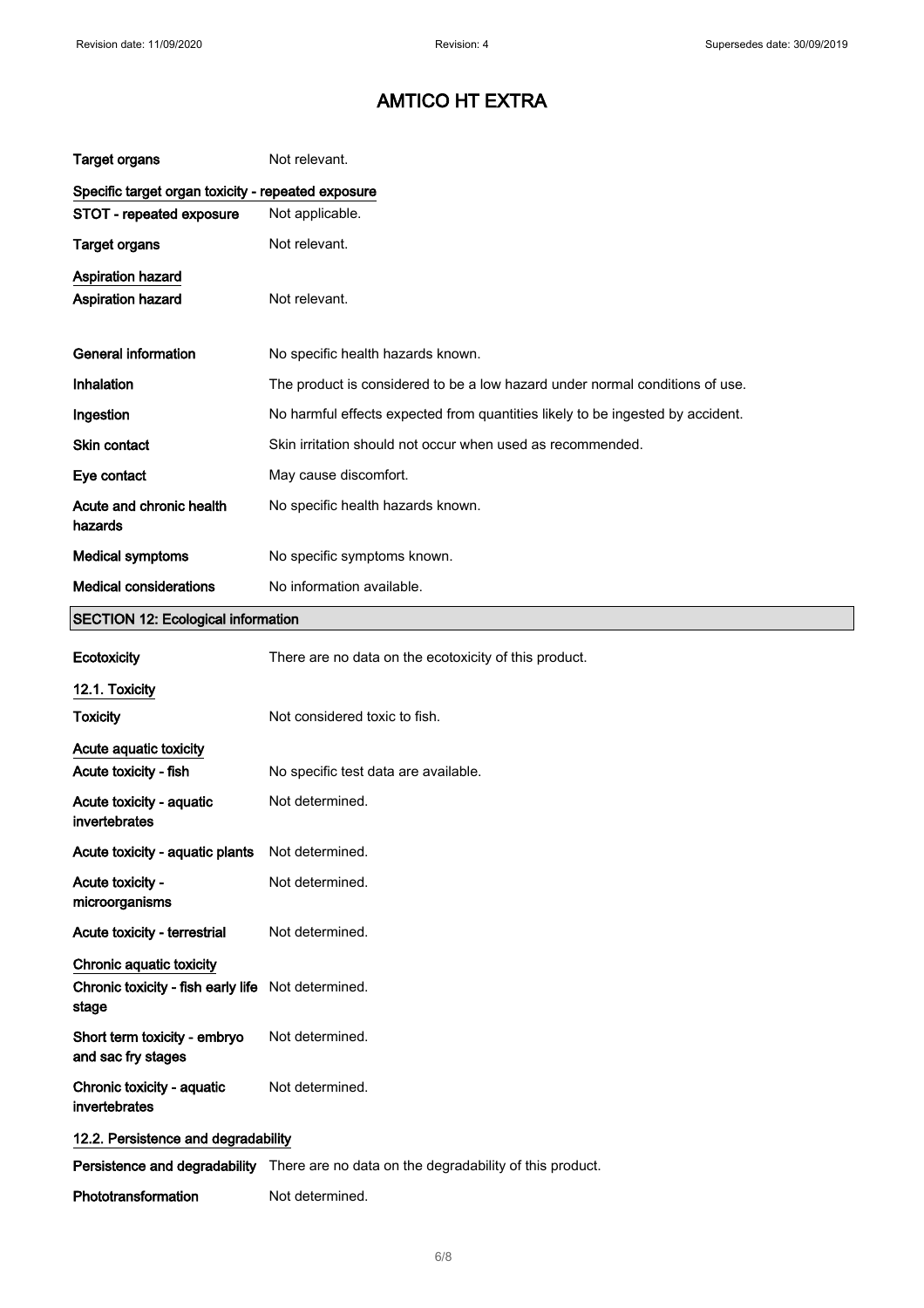| Stability (hydrolysis)                                      | Not determined.                                                                                                                                                |
|-------------------------------------------------------------|----------------------------------------------------------------------------------------------------------------------------------------------------------------|
| Biodegradation                                              | Not determined.                                                                                                                                                |
| Biological oxygen demand                                    | No specific test data are available.                                                                                                                           |
| Chemical oxygen demand                                      | No specific test data are available.                                                                                                                           |
| 12.3. Bioaccumulative potential                             |                                                                                                                                                                |
| <b>Bioaccumulative potential</b>                            | No data available on bioaccumulation.                                                                                                                          |
| <b>Partition coefficient</b>                                | Not applicable.                                                                                                                                                |
| 12.4. Mobility in soil                                      |                                                                                                                                                                |
| <b>Mobility</b>                                             | The product is non-volatile.                                                                                                                                   |
| Adsorption/desorption<br>coefficient                        | Not determined.                                                                                                                                                |
| Henry's law constant                                        | Not determined.                                                                                                                                                |
| Surface tension                                             | Not determined.                                                                                                                                                |
| 12.5. Results of PBT and vPvB assessment                    |                                                                                                                                                                |
| Results of PBT and vPvB<br>assessment                       | This substance is not classified as PBT or vPvB according to current EU criteria.                                                                              |
| 12.6. Other adverse effects                                 |                                                                                                                                                                |
| Other adverse effects                                       | None known.                                                                                                                                                    |
| <b>SECTION 13: Disposal considerations</b>                  |                                                                                                                                                                |
| 13.1. Waste treatment methods                               |                                                                                                                                                                |
| <b>Disposal methods</b>                                     | Collect and place in suitable waste disposal containers and seal securely. Dispose of waste<br>product or used containers in accordance with local regulations |
| <b>SECTION 14: Transport information</b>                    |                                                                                                                                                                |
| General                                                     | The product is not covered by international regulations on the transport of dangerous goods<br>(IMDG, IATA, ADR/RID).                                          |
| 14.1. UN number                                             |                                                                                                                                                                |
| Not applicable.                                             |                                                                                                                                                                |
| 14.2. UN proper shipping name                               |                                                                                                                                                                |
| Not applicable.                                             |                                                                                                                                                                |
| 14.3. Transport hazard class(es)                            |                                                                                                                                                                |
| No transport warning sign required.                         |                                                                                                                                                                |
| 14.4. Packing group                                         |                                                                                                                                                                |
| Not applicable.                                             |                                                                                                                                                                |
| 14.5. Environmental hazards                                 |                                                                                                                                                                |
|                                                             |                                                                                                                                                                |
| Environmentally hazardous substance/marine pollutant<br>No. |                                                                                                                                                                |